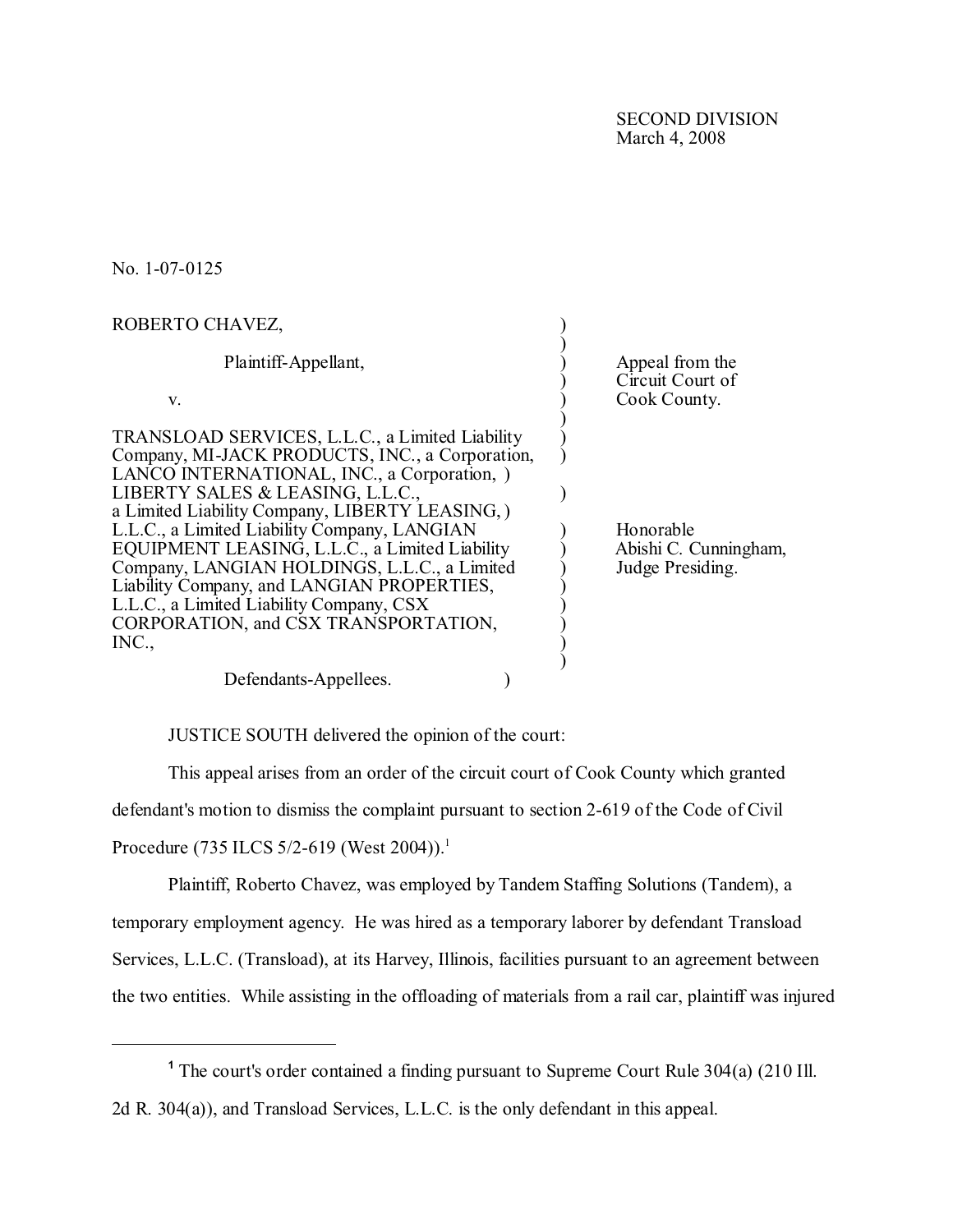when he was struck by an overhead crane. Subsequently, he filed a negligence complaint against Transload.

Charles Marias, Transload's president, testified during his deposition that it was in the business of providing material handling services for customers to unload and store steel and coordinate delivery to its final destination. Marias testified that when Transload needed additional labor, it would call Tandem for additional employees, and Tandem would send employees pursuant to that request. According to Marias, Transload signed off on the hours worked by plaintiff on a daily time sheet, and plaintiff was paid by Tandem after submitting a time ticket indicating the number of hours he had worked. The time ticket contained multiple terms and conditions, such as: Transload was not allowed to entrust Tandem employees with unattended premises or valuables, and Transload could not use Tandem employees to operate dangerous or unprotected equipment. Marias testified that Tandem was not reimbursed by Transload for workers' compensation or pension payments. Marias was not aware of any workers' compensation claim that plaintiff made, and he testified that if Tandem had asked Transload to reimburse Tandem for any of the expenses incurred as part of the workers' compensation claim, it would have refused.

In a pretrial affidavit, Doug Stone, Jr., a supervisor for Transload's operations in Harvey, attested that plaintiff was a temporary employee employed by Tandem and loaned to Transload pursuant to an agreement between it and Tandem. Stone was plaintiff's supervisor at the Harvey facilities and controlled plaintiff's work, which included plaintiff's work schedule and the project assignments. While he was employed by Transload, plaintiff performed the same type of work as defendant's other employees, and Stone possessed the right to discharge plaintiff from his employment with Transload for any reason. During his deposition, Stone stated that plaintiff was given a Transload employee handbook and provided with individualized training.

In his deposition testimony, John Boquist, defendant's assistant secretary and chief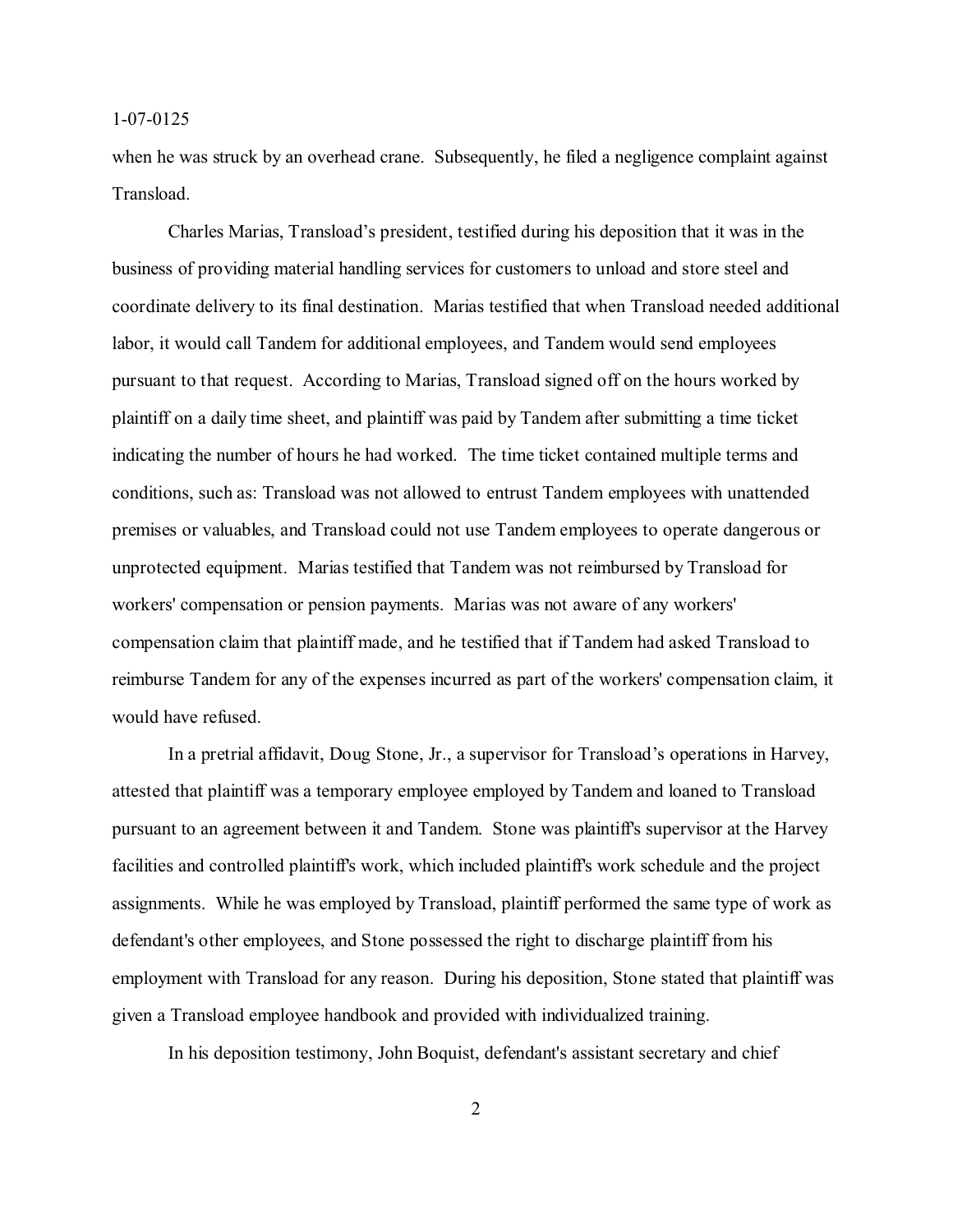financial officer, testified that plaintiff was not covered as an employee under Transload's workers' compensation policy. According to Boquist, plaintiff received workers' compensation through a carrier that issued coverage to Tandem.

After plaintiff filed his third amended complaint alleging premises liability and negligence, Transload filed a motion to dismiss pursuant to section 2-619 of the Code of Civil Procedure (735 ILCS 5/2-619 (West 2004)). It argued that it was a borrowing employer for the purposes of the Workers' Compensation Act (Act) and thus was protected from plaintiff's tort claim by the exclusivity provision of the Act (820 ILCS 305/5(a) (West 2004)). The trial court granted the motion, finding that Transload was a borrowing employer and plaintiff was its employee within the meaning of the Act.

Plaintiff filed a motion to reconsider, claiming for the first time that he never consented to being Transload's borrowed employee. Attached to this motion was his affidavit in which he maintained that it was not his understanding that he was a Transload employee, and he never consented to being one. The trial court granted Transload's motion to strike the affidavit because it was not newly discovered evidence and denied plaintiff's motion to reconsider.

On appeal, plaintiff contends the trial court erred in granting Transload's motion to dismiss. Plaintiff argues that a central inquiry into whether he was a borrowed employee is whether he consented to being Transload's employee, and there is no evidence that he gave such consent. Plaintiff maintains he had no reason to believe he was a Transload employee because he was paid by Tandem. Moreover, his belief that he was not a Transload employee was shared by Transload based upon the testimony of Charles Marias, Transload's president, that it was not contacted with respect to reimbursing Tandem for any workers' compensation expenses, and according to Marias, if Tandem made such a request, it would refuse to pay it. Accordingly, plaintiff claims that Transload cannot now seek the protection of the exclusive remedy provision of the Act when it did not regard itself as a borrowing employer.

3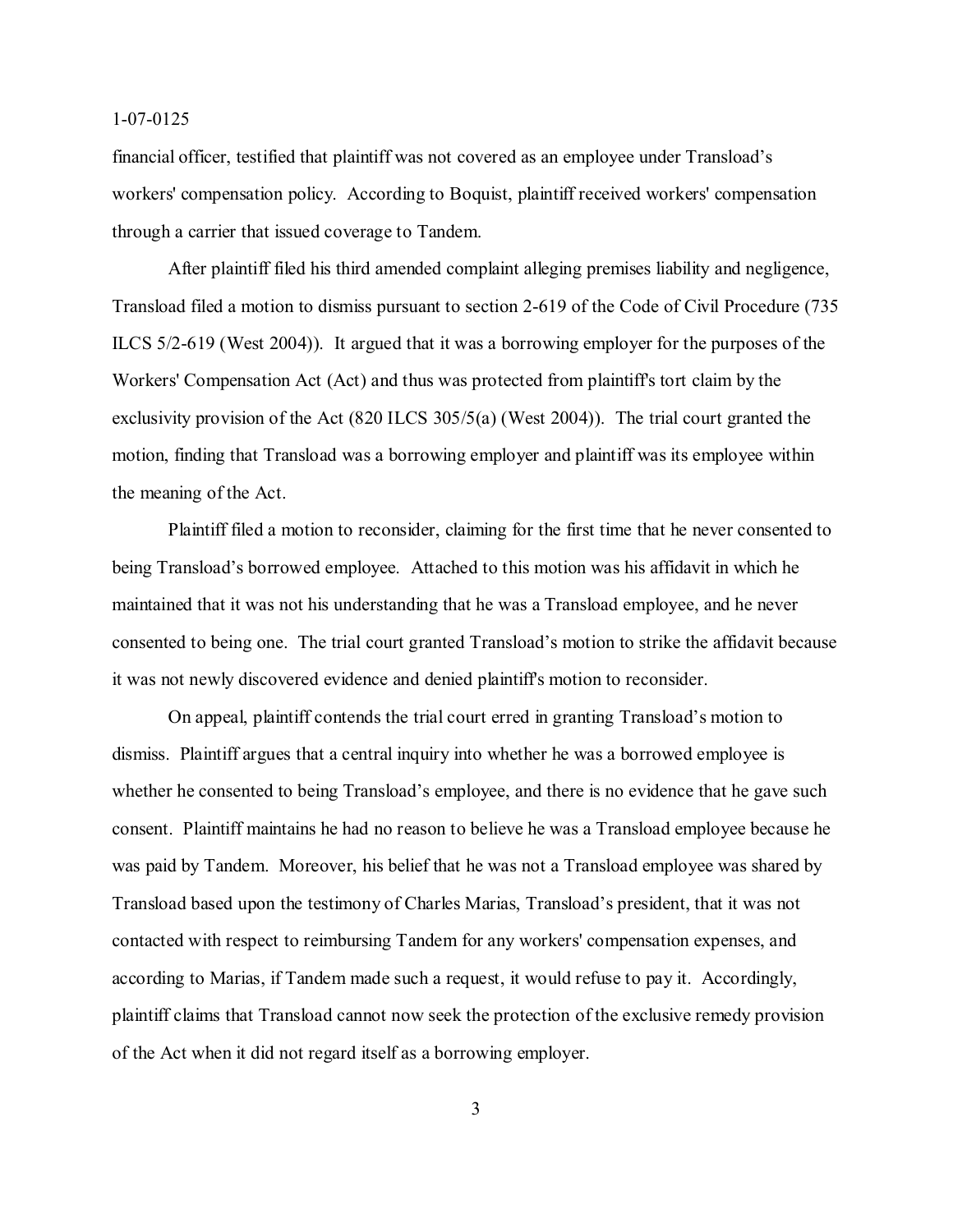Plaintiff also asserts that he was not a borrowed employee because he did not occupy a status equal to that of Transload's other employees since he was not entrusted with unattended premises or valuables and could not operate dangerous or unprotected equipment while working on Transload's premises. According to plaintiff, these factors create a question of fact as to whether Transload was a borrowing employer and the trial court erred in granting the motion to dismiss.

A section 2-619 motion is similar to a motion for summary judgment and allows for the dismissal of a complaint on the basis of issues of law or easily proven facts. Carroll v. Paddock, 199 Ill. 2d 16, 22 (2002). "Under section 2-619, the defendant admits to all well-pled facts in the complaint, as well as any reasonable inferences that may be drawn from those facts [citation], but asks the court to conclude that there is no set of facts which would entitle the plaintiff to recover." Advocate Health & Hospitals Corp. v. Bank One, N.A., 348 Ill. App. 3d 755, 759 (2004). We apply *de novo* review to the dismissal of a complaint under section 2-619. Carroll, 199 Ill. 2d at 22.

The exclusivity provision of the Act provides immunity to loaning and borrowing employers. Evans v. Abbott Products, Inc., 150 Ill. App. 3d 845, 848 (1986). Section 5(a) of the Act states that an injured employee does not have a common law or statutory right to recover damages from his employer for injury sustained by the employee while engaged in the line of his duty as an employee, other than the compensation provided by the Act. 820 ILCS 305/5(a) (West 2004).

Section  $1(a)(4)$  of the Act provides that when an employer:

"loans an employee to another such employer and such loaned employee sustains a compensable accidental injury in the employment of such borrowing employer and where such borrowing employer does not provide or pay the benefits or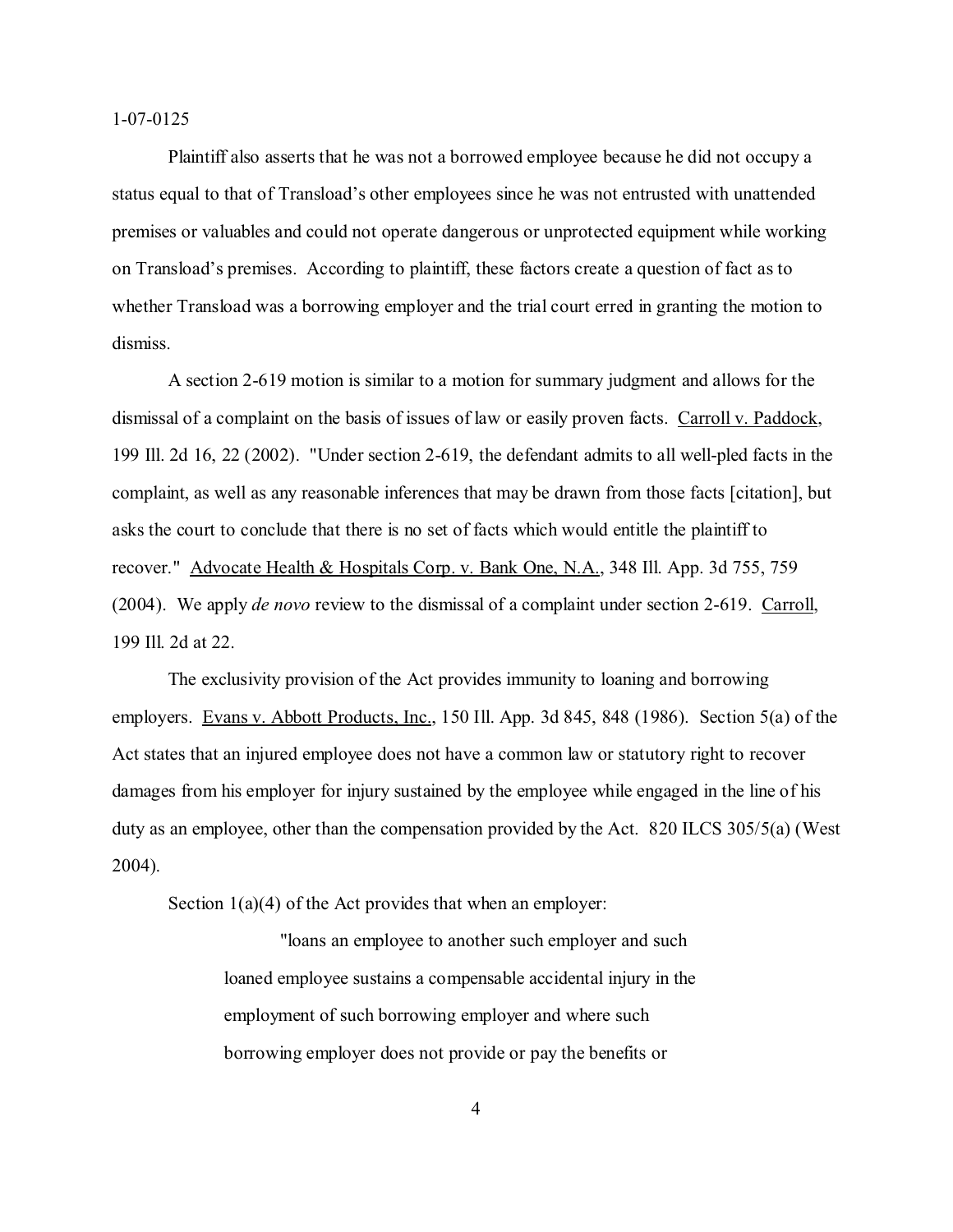payments due such injured employee, such loaning employer is liable to provide or pay all benefits or payments due such employee under this Act and as to such employee the liability of such loaning and borrowing employers is joint and several, provided that such loaning employer is in the absence of agreement to the contrary entitled to receive from such borrowing employer full reimbursement for all sums paid or incurred pursuant to this paragraph." 820 ILCS 305/1(a)(4) (West 2004).

Illinois courts have identified several factors in determining whether a borrowed employment relationship existed, such as the terms of any written contract between the two alleged employers and whether the allegedly borrowing employer had the power to discharge the plaintiff. O'Loughlin v. Servicemaster Company Limited Partnership, 216 Ill. App. 3d 27, 34 (1991). The two most important factors in determining whether such a relationship existed are: (1) whether the borrowing employer has the right to control the plaintiff's work and (2) whether the plaintiff gave express or implied consent to a borrowed employment relationship. O'Loughlin, 216 Ill. App. 3d at 35-36.

In Evans, 150 Ill. App. 3d 845, the plaintiff was employed by Personnel Pool, a company that supplied temporary factory workers to the defendant Abbott Products. Evans, 150 Ill. App. 3d at 846. After being assigned to work for the defendant, the plaintiff was injured and subsequently filed a complaint against the defendant. Evans, 150 Ill. App. 3d at 846. The trial court granted the defendant's motion to dismiss, finding that the exclusivity provision of the Act applied to the defendant as a borrowing employer. Evans, 150 Ill. App. 3d at 847. This court affirmed, noting that the defendant was a borrowing employer and had the right to control the plaintiff's work activities and the right to discharge the plaintiff. Evans, 150 Ill. App. 3d at 849. Although the plaintiff argued that a question of fact remained as to whether he could be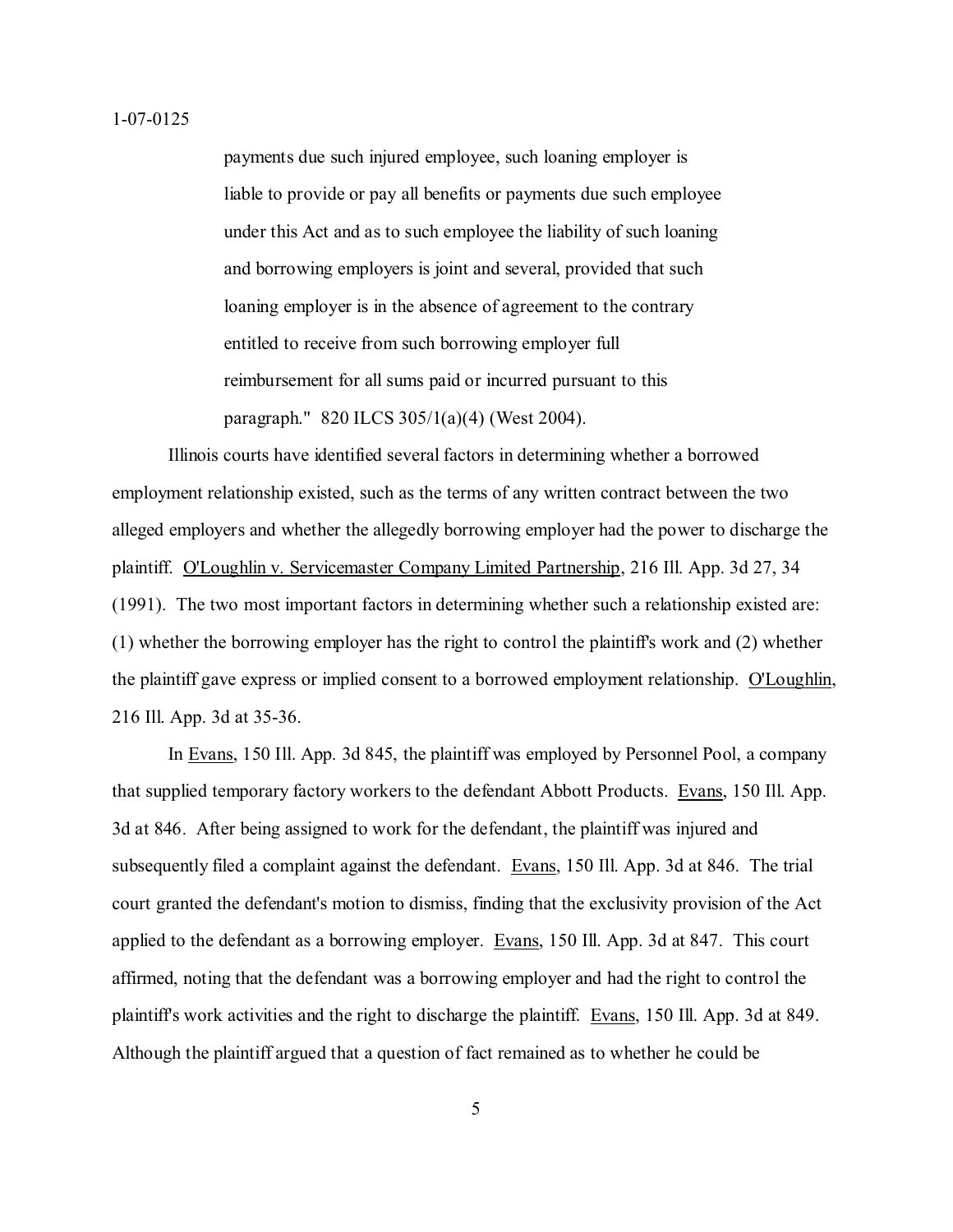considered an employee of Abbott, this court held that the existence of an employer-employee relationship is determined under the definition of the rights and duties of loaning and borrowing employers and that, as a matter of law, plaintiff was "clearly \*\*\* a loaned employee." Evans, 150 Ill. App. 3d at 849. Furthermore, the plaintiff impliedly consented to the loaned employee relationship by accepting temporary work assignments and accepting the defendant's control and direction as to his work activities. Evans, 150 Ill. App. 3d at 849.

Similarly, in the instant case, plaintiff accepted Transload's employee handbook and received individualized training from Transload. While the time ticket placed some restrictions on his employment, Doug Stone stated that he had the right to discharge plaintiff for any reason, set plaintiff's schedule, and control his work, all of which indicate that Transload exercised a large degree of control over plaintiff's employment. Plaintiff was treated the same as the Transload employees in that he worked the same hours, took breaks as times so designated by Transload, and received instructions from Transload as to how particular work was to be performed. Furthermore, plaintiff impliedly consented to the borrowed employment relationship by accepting the employment assignment with Transload, as well as its control and direction of his work activities. See Evans, 150 Ill. App. 3d at 849. Charles Marias' assertion that Transload would not make any workers' compensation reimbursements was merely his opinion and does not change the fact that Transload was a borrowing employer entitled to the protections of the exclusive remedy provision of the Act.

Plaintiff cites to Ioerger v. Halverson Construction Co., 377 Ill. App. 3d 223 (2007), in support of his argument. In <u>Ioerger</u>, the plaintiff was injured at work and received workers' compensation benefits from a member of a joint venture. Ioerger, 377 Ill. App. 3d at 225. The plaintiff then sued the defendants, the joint venture and the other member of the joint venture, but the defendants' motions for summary judgment were granted after the court ruled that section 5(a) of the Act provided the defendants immunity from common law suits. Ioerger, 377 Ill. App. 3d at